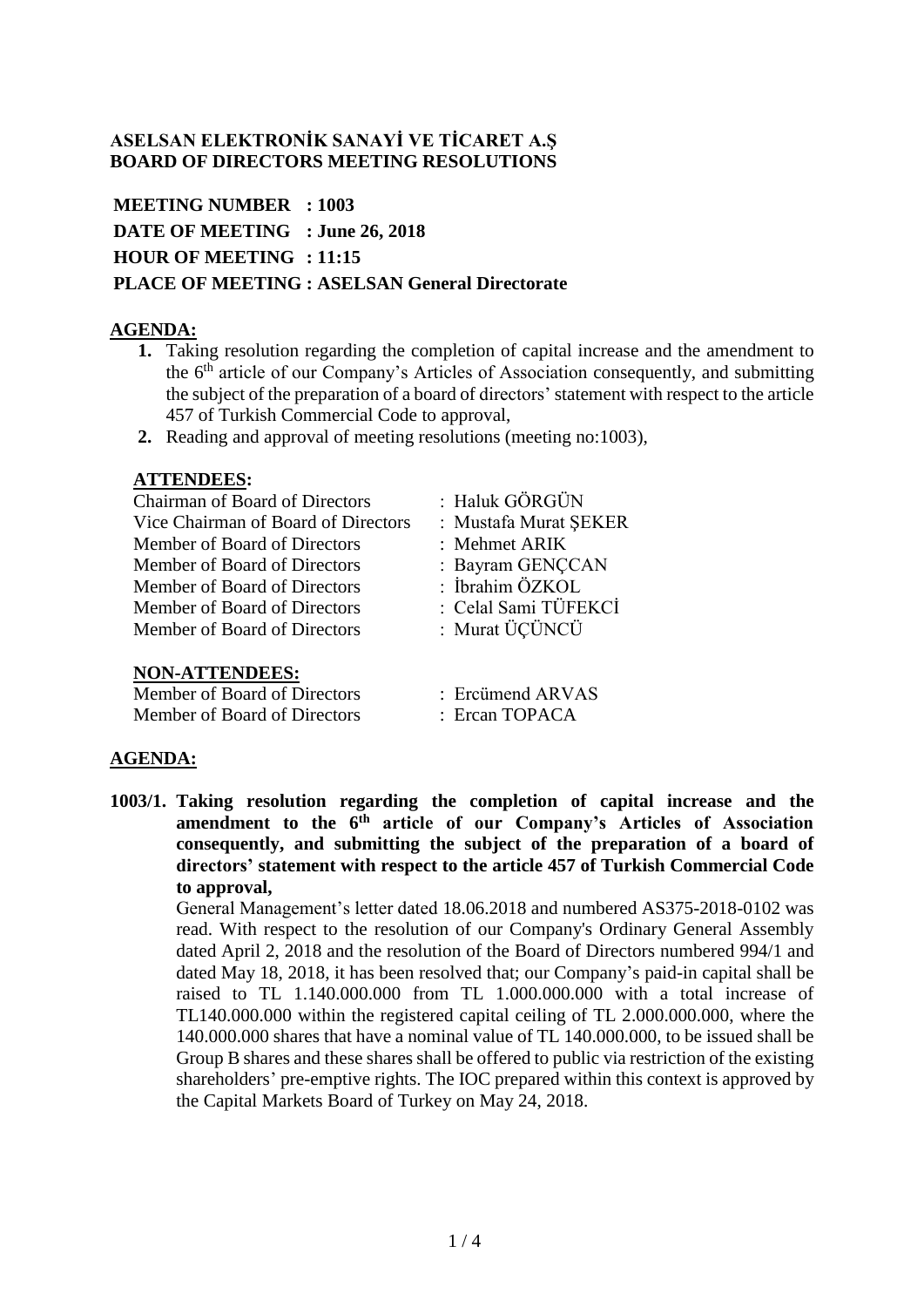- **a.** Since our company has completed the above mentioned capital increase and public offering transactions, article 6 of our Company's Articles of Association shall be amended as given below, following the approval of Capital Markets Board of Turkey,
- **b.** In accordance with the relevant provisions of the Capital Markets Law, it has been unanimously decided to register and announce the new version of Article 6 of the Articles of Association regarding the Registered Capital of the Company.

| <b>OLD VERSION</b>                                                                                                                                                                                                                                                                                                                                                                                                                                                                                                                                                                                                                                                                                                                                                                                                                                                                                                            | <b>NEW VERSION</b>                                                                                                                                                                                                                                                                                                                                                                                                                                                                                                                                                                                                                                                                                                                                                                                                                                                                                                    |  |  |  |
|-------------------------------------------------------------------------------------------------------------------------------------------------------------------------------------------------------------------------------------------------------------------------------------------------------------------------------------------------------------------------------------------------------------------------------------------------------------------------------------------------------------------------------------------------------------------------------------------------------------------------------------------------------------------------------------------------------------------------------------------------------------------------------------------------------------------------------------------------------------------------------------------------------------------------------|-----------------------------------------------------------------------------------------------------------------------------------------------------------------------------------------------------------------------------------------------------------------------------------------------------------------------------------------------------------------------------------------------------------------------------------------------------------------------------------------------------------------------------------------------------------------------------------------------------------------------------------------------------------------------------------------------------------------------------------------------------------------------------------------------------------------------------------------------------------------------------------------------------------------------|--|--|--|
| <b>SECTION II</b>                                                                                                                                                                                                                                                                                                                                                                                                                                                                                                                                                                                                                                                                                                                                                                                                                                                                                                             | <b>SECTION II</b>                                                                                                                                                                                                                                                                                                                                                                                                                                                                                                                                                                                                                                                                                                                                                                                                                                                                                                     |  |  |  |
| CAPITAL OF                                                                                                                                                                                                                                                                                                                                                                                                                                                                                                                                                                                                                                                                                                                                                                                                                                                                                                                    | CAPITAL OF                                                                                                                                                                                                                                                                                                                                                                                                                                                                                                                                                                                                                                                                                                                                                                                                                                                                                                            |  |  |  |
| <b>THE</b>                                                                                                                                                                                                                                                                                                                                                                                                                                                                                                                                                                                                                                                                                                                                                                                                                                                                                                                    | THE                                                                                                                                                                                                                                                                                                                                                                                                                                                                                                                                                                                                                                                                                                                                                                                                                                                                                                                   |  |  |  |
| <b>COMPANY,</b>                                                                                                                                                                                                                                                                                                                                                                                                                                                                                                                                                                                                                                                                                                                                                                                                                                                                                                               | <b>COMPANY,</b>                                                                                                                                                                                                                                                                                                                                                                                                                                                                                                                                                                                                                                                                                                                                                                                                                                                                                                       |  |  |  |
| <b>EQUITY</b>                                                                                                                                                                                                                                                                                                                                                                                                                                                                                                                                                                                                                                                                                                                                                                                                                                                                                                                 | <b>EQUITY</b>                                                                                                                                                                                                                                                                                                                                                                                                                                                                                                                                                                                                                                                                                                                                                                                                                                                                                                         |  |  |  |
| <b>SHARE PAYMENT METHOD</b>                                                                                                                                                                                                                                                                                                                                                                                                                                                                                                                                                                                                                                                                                                                                                                                                                                                                                                   | <b>SHARE PAYMENT METHOD</b>                                                                                                                                                                                                                                                                                                                                                                                                                                                                                                                                                                                                                                                                                                                                                                                                                                                                                           |  |  |  |
| <b>Registered Capital of the Company:</b>                                                                                                                                                                                                                                                                                                                                                                                                                                                                                                                                                                                                                                                                                                                                                                                                                                                                                     | <b>Registered Capital of the Company:</b>                                                                                                                                                                                                                                                                                                                                                                                                                                                                                                                                                                                                                                                                                                                                                                                                                                                                             |  |  |  |
| Article 6- The Company has accepted the registered                                                                                                                                                                                                                                                                                                                                                                                                                                                                                                                                                                                                                                                                                                                                                                                                                                                                            | Article 6- The Company has accepted the registered                                                                                                                                                                                                                                                                                                                                                                                                                                                                                                                                                                                                                                                                                                                                                                                                                                                                    |  |  |  |
| capital system in accordance with the provisions of the                                                                                                                                                                                                                                                                                                                                                                                                                                                                                                                                                                                                                                                                                                                                                                                                                                                                       | capital system in accordance with the provisions of the                                                                                                                                                                                                                                                                                                                                                                                                                                                                                                                                                                                                                                                                                                                                                                                                                                                               |  |  |  |
| Law No. 2499 and the Company has implemented this                                                                                                                                                                                                                                                                                                                                                                                                                                                                                                                                                                                                                                                                                                                                                                                                                                                                             | Law No. 2499 and the Company has implemented this                                                                                                                                                                                                                                                                                                                                                                                                                                                                                                                                                                                                                                                                                                                                                                                                                                                                     |  |  |  |
| system with the consent No. 151 of the Capital                                                                                                                                                                                                                                                                                                                                                                                                                                                                                                                                                                                                                                                                                                                                                                                                                                                                                | system with the consent No. 151 of the Capital                                                                                                                                                                                                                                                                                                                                                                                                                                                                                                                                                                                                                                                                                                                                                                                                                                                                        |  |  |  |
| Markets Board, dated 7/3/1991.                                                                                                                                                                                                                                                                                                                                                                                                                                                                                                                                                                                                                                                                                                                                                                                                                                                                                                | Markets Board, dated 7/3/1991.                                                                                                                                                                                                                                                                                                                                                                                                                                                                                                                                                                                                                                                                                                                                                                                                                                                                                        |  |  |  |
| The registered capital upper limit of the Company is                                                                                                                                                                                                                                                                                                                                                                                                                                                                                                                                                                                                                                                                                                                                                                                                                                                                          | The registered capital upper limit of the Company is                                                                                                                                                                                                                                                                                                                                                                                                                                                                                                                                                                                                                                                                                                                                                                                                                                                                  |  |  |  |
| 2.000.000.000,-TL (only/two billion TL) and is                                                                                                                                                                                                                                                                                                                                                                                                                                                                                                                                                                                                                                                                                                                                                                                                                                                                                | 2.000.000.000,-TL (only/two billion TL) and is                                                                                                                                                                                                                                                                                                                                                                                                                                                                                                                                                                                                                                                                                                                                                                                                                                                                        |  |  |  |
| divided into 2.000.000.000 (two billion) shares, each                                                                                                                                                                                                                                                                                                                                                                                                                                                                                                                                                                                                                                                                                                                                                                                                                                                                         | divided into 2.000.000.000 (two billion) shares, each                                                                                                                                                                                                                                                                                                                                                                                                                                                                                                                                                                                                                                                                                                                                                                                                                                                                 |  |  |  |
| having a nominal value of 1 TL.                                                                                                                                                                                                                                                                                                                                                                                                                                                                                                                                                                                                                                                                                                                                                                                                                                                                                               | having a nominal value of 1 TL.                                                                                                                                                                                                                                                                                                                                                                                                                                                                                                                                                                                                                                                                                                                                                                                                                                                                                       |  |  |  |
| The registered capital upper limit consent granted by                                                                                                                                                                                                                                                                                                                                                                                                                                                                                                                                                                                                                                                                                                                                                                                                                                                                         | The registered capital upper limit consent granted by                                                                                                                                                                                                                                                                                                                                                                                                                                                                                                                                                                                                                                                                                                                                                                                                                                                                 |  |  |  |
| the Capital Markets Board is valid for the years 2018-                                                                                                                                                                                                                                                                                                                                                                                                                                                                                                                                                                                                                                                                                                                                                                                                                                                                        | the Capital Markets Board is valid for the years 2018-                                                                                                                                                                                                                                                                                                                                                                                                                                                                                                                                                                                                                                                                                                                                                                                                                                                                |  |  |  |
| 2022 (5 years). Even if the permitted registered capital                                                                                                                                                                                                                                                                                                                                                                                                                                                                                                                                                                                                                                                                                                                                                                                                                                                                      | 2022 (5 years). Even if the permitted registered capital                                                                                                                                                                                                                                                                                                                                                                                                                                                                                                                                                                                                                                                                                                                                                                                                                                                              |  |  |  |
| upper limited is not reached at the end of the year                                                                                                                                                                                                                                                                                                                                                                                                                                                                                                                                                                                                                                                                                                                                                                                                                                                                           | upper limited is not reached at the end of the year                                                                                                                                                                                                                                                                                                                                                                                                                                                                                                                                                                                                                                                                                                                                                                                                                                                                   |  |  |  |
| 2022, it is obligatory for the Board of Directors to                                                                                                                                                                                                                                                                                                                                                                                                                                                                                                                                                                                                                                                                                                                                                                                                                                                                          | 2022, it is obligatory for the Board of Directors to                                                                                                                                                                                                                                                                                                                                                                                                                                                                                                                                                                                                                                                                                                                                                                                                                                                                  |  |  |  |
| receive authorization from the General Assembly for                                                                                                                                                                                                                                                                                                                                                                                                                                                                                                                                                                                                                                                                                                                                                                                                                                                                           | receive authorization from the General Assembly for                                                                                                                                                                                                                                                                                                                                                                                                                                                                                                                                                                                                                                                                                                                                                                                                                                                                   |  |  |  |
| a new term, with the consent of the Capital Market                                                                                                                                                                                                                                                                                                                                                                                                                                                                                                                                                                                                                                                                                                                                                                                                                                                                            | a new term, with the consent of the Capital Market                                                                                                                                                                                                                                                                                                                                                                                                                                                                                                                                                                                                                                                                                                                                                                                                                                                                    |  |  |  |
| Boards for the previously allowed upper limit or a new                                                                                                                                                                                                                                                                                                                                                                                                                                                                                                                                                                                                                                                                                                                                                                                                                                                                        | Boards for the previously allowed upper limit or a new                                                                                                                                                                                                                                                                                                                                                                                                                                                                                                                                                                                                                                                                                                                                                                                                                                                                |  |  |  |
| upper limit value after the year 2022. In the event that                                                                                                                                                                                                                                                                                                                                                                                                                                                                                                                                                                                                                                                                                                                                                                                                                                                                      | upper limit value after the year 2022. In the event that                                                                                                                                                                                                                                                                                                                                                                                                                                                                                                                                                                                                                                                                                                                                                                                                                                                              |  |  |  |
| above mentioned authorization is not received, capital                                                                                                                                                                                                                                                                                                                                                                                                                                                                                                                                                                                                                                                                                                                                                                                                                                                                        | above mentioned authorization is not received, capital                                                                                                                                                                                                                                                                                                                                                                                                                                                                                                                                                                                                                                                                                                                                                                                                                                                                |  |  |  |
| increase cannot be made with a resolution of the Board                                                                                                                                                                                                                                                                                                                                                                                                                                                                                                                                                                                                                                                                                                                                                                                                                                                                        | increase cannot be made with a resolution of the Board                                                                                                                                                                                                                                                                                                                                                                                                                                                                                                                                                                                                                                                                                                                                                                                                                                                                |  |  |  |
| of Directors.                                                                                                                                                                                                                                                                                                                                                                                                                                                                                                                                                                                                                                                                                                                                                                                                                                                                                                                 | of Directors.                                                                                                                                                                                                                                                                                                                                                                                                                                                                                                                                                                                                                                                                                                                                                                                                                                                                                                         |  |  |  |
| The issued capital of the Company shall be<br>1.000.000.000,-TL (only/one billion TL) and shall be<br>divided into 1.000.000.000 (one billion) shares, each<br>having a nominal value of 1 TL. 10.312.645,71 TL of<br>the issued capital of the Company has been paid in<br>cash; 145.220.570,-TL of the issued capital of the<br>Company has been covered by the dividends that are<br>added to the capital and are distributed to the<br>shareholders<br>in<br>proportion<br>to<br>their<br>shares:<br>14.710.154,29,-TL of the issued capital of the<br>Company has been covered by adding the Revaluation<br>Fund to the capital in accordance with the Article 298<br>(bis) of the Tax Procedure Law No. 213;<br>100.832.704,15 TL of the issued capital of the<br>Company has been covered by the favorable balance<br>of capital adjustment (Inflation Adjustment of<br>Capital), 52.394.609,57 TL from Special Funds, | The issued capital of the Company shall be<br>1.140.000.000,-TL (only / one billion one hundred<br>forty million TL) and shall be divided into<br>1.140.000.000 (one billion one hundred forty<br>million) shares, each having a nominal value of 1 TL.<br>10.312.645,71 TL of the issued capital of the<br>Company has been paid in cash; 145.220.570,-TL of<br>the issued capital of the Company has been covered by<br>the dividends that are added to the capital and are<br>distributed to the shareholders in proportion to their<br>shares; 14.710.154,29,-TL of the issued capital of the<br>Company has been covered by adding the Revaluation<br>Fund to the capital in accordance with the Article 298<br>(bis) of the Tax Procedure Law No. 213;<br>100.832.704,15 TL of the issued capital of the<br>Company has been covered by the favorable balance<br>of capital adjustment (Inflation Adjustment of |  |  |  |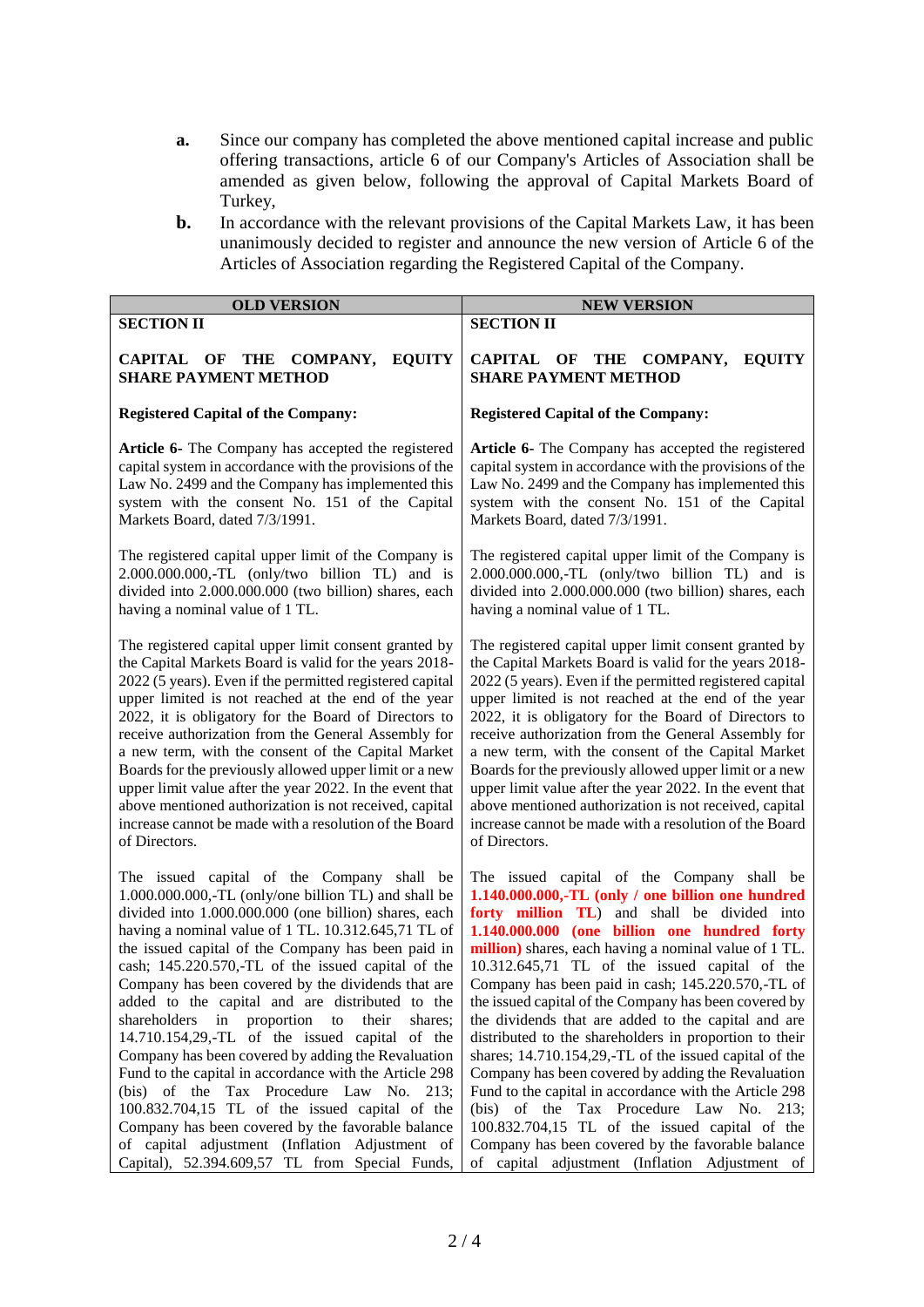| <b>OLD VERSION</b>                                                                                                                                                           |                                                    |                            |                                                                                                                                                                                                                                       | <b>NEW VERSION</b>                           |                                                                                                                 |                                                    |                            |                        |                                              |
|------------------------------------------------------------------------------------------------------------------------------------------------------------------------------|----------------------------------------------------|----------------------------|---------------------------------------------------------------------------------------------------------------------------------------------------------------------------------------------------------------------------------------|----------------------------------------------|-----------------------------------------------------------------------------------------------------------------|----------------------------------------------------|----------------------------|------------------------|----------------------------------------------|
| 201.703,02<br>Share<br>TL.<br>from<br>Premium<br>and<br>676.327.613,26 TL from Extraordinary Reserves. The<br>issued capital has been divided into shares as shown<br>below. |                                                    |                            | Capital), 52.394.609.57 TL from Special Funds,<br>201.703,02<br>from<br><b>Share</b><br>Premium<br>TL.<br>and<br>676.327.613,26 TL from Extraordinary Reserves. The<br>issued capital has been divided into shares as shown<br>below. |                                              |                                                                                                                 |                                                    |                            |                        |                                              |
| All shares are registered to the name of the<br>shareholder.                                                                                                                 |                                                    |                            | All shares are registered to the name of the<br>shareholder.                                                                                                                                                                          |                                              |                                                                                                                 |                                                    |                            |                        |                                              |
| <b>Share</b><br>Group                                                                                                                                                        | <b>Nominal</b><br>Value of<br>Each<br><b>Share</b> | Number of<br><b>Shares</b> | Amount<br>(TRY)                                                                                                                                                                                                                       | To the<br>Name or<br>To the<br><b>Bearer</b> | <b>Share</b><br>Group                                                                                           | <b>Nominal</b><br>Value of<br>Each<br><b>Share</b> | Number of<br><b>Shares</b> | <b>Amount</b><br>(TRY) | To the<br>Name or<br>To the<br><b>Bearer</b> |
| Group<br>A                                                                                                                                                                   | 1 TL                                               | 605.454.545,46             | 605.454.545,46                                                                                                                                                                                                                        | To the<br>Name                               | Group<br>A                                                                                                      | 1TL                                                | 605.454.545,46             | 605.454.545,46         | To the<br>Name                               |
| Group<br>B                                                                                                                                                                   | 1 TL                                               | 394.545.454,54             | 394.545.454,54                                                                                                                                                                                                                        | To the<br>Name                               | Group<br>B                                                                                                      | 1TL                                                | 534.545.454,54             | 534.545.454,54         | To the<br>Name                               |
|                                                                                                                                                                              | <b>TOTAL</b>                                       | 1.000.000.000              | 1.000.000.000                                                                                                                                                                                                                         |                                              |                                                                                                                 | <b>TOTAL</b>                                       | 1.140.000.000              | 1.140.000.000          |                                              |
| The Board of Directors shall be authorized to increase<br>the iccurate conital un to the registered conital unner                                                            |                                                    |                            |                                                                                                                                                                                                                                       |                                              | The Board of Directors shall be authorized to increase<br>the icound conital un to the monistered conital unnea |                                                    |                            |                        |                                              |

the issued capital up to the registered capital upper limit when it deems necessary between the years 2018 and 2022, in accordance with the provisions of the Capital Market Law, by issuing shares to the name.

Moreover, the Board of Directors shall be authorized in matters regarding issuing preferred shares or issuing shares above the nominal values. Regarding capital increases by restricting preemptive rights, the shares to be issued shall be Group B.

Group A shares are preferred shares registered to the name.

In the event that reserves are added to the capital, the issued shares equal to the value of added reserves shall be distributed on the basis of the shareholders' ownership rate of the shares as a bonus.

As the company operates in security and defense sector; Group A shares shall not be sold or transferred without the consent of the Board of Directors; in the event that these shares are transferred or sold to third parties partially or completely without the consent of the Board of Directors, the Board of Directors is entitled to abstain from recording this sale in the records.

The preemptive right of the shareholders in capital increases shall be exercised within their own groups in accordance with Article 461 of the Turkish Commercial Code. Group A shares remaining after the preemptive rights have been exercised, shall be firstly offered to other Group A shareholders; and in the event that there are still remaining shares which are not sold after this process, the remaining shares can be sold to non-Group A shareholders or real or legal persons who will become new shareholders. In this case, the Board of Directors is not entitled to abstain from the sale to the new Group A shareholders in the records.

the issued capital up to the registered capital upper limit when it deems necessary between the years 2018 and 2022, in accordance with the provisions of the Capital Market Law, by issuing shares to the name. Moreover, the Board of Directors shall be authorized in matters regarding issuing preferred shares or issuing shares above the nominal values. Regarding capital increases by restricting preemptive rights, the shares to be issued shall be Group B.

Group A shares are preferred shares registered to the name.

In the event that reserves are added to the capital, the issued shares equal to the value of added reserves shall be distributed on the basis of the shareholders' ownership rate of the shares as a bonus.

As the company operates in security and defense sector; Group A shares shall not be sold or transferred without the consent of the Board of Directors; in the event that these shares are transferred or sold to third parties partially or completely without the consent of the Board of Directors, the Board of Directors is entitled to abstain from recording this sale in the records.

The preemptive right of the shareholders in capital increases shall be exercised within their own groups in accordance with Article 461 of the Turkish Commercial Code. Group A shares remaining after the preemptive rights have been exercised, shall be firstly offered to other Group A shareholders; and in the event that there are still remaining shares which are not sold after this process, the remaining shares can be sold to non-Group A shareholders or real or legal persons who will become new shareholders. In this case, the Board of Directors is not entitled to abstain from the sale to the new Group A shareholders in the records.